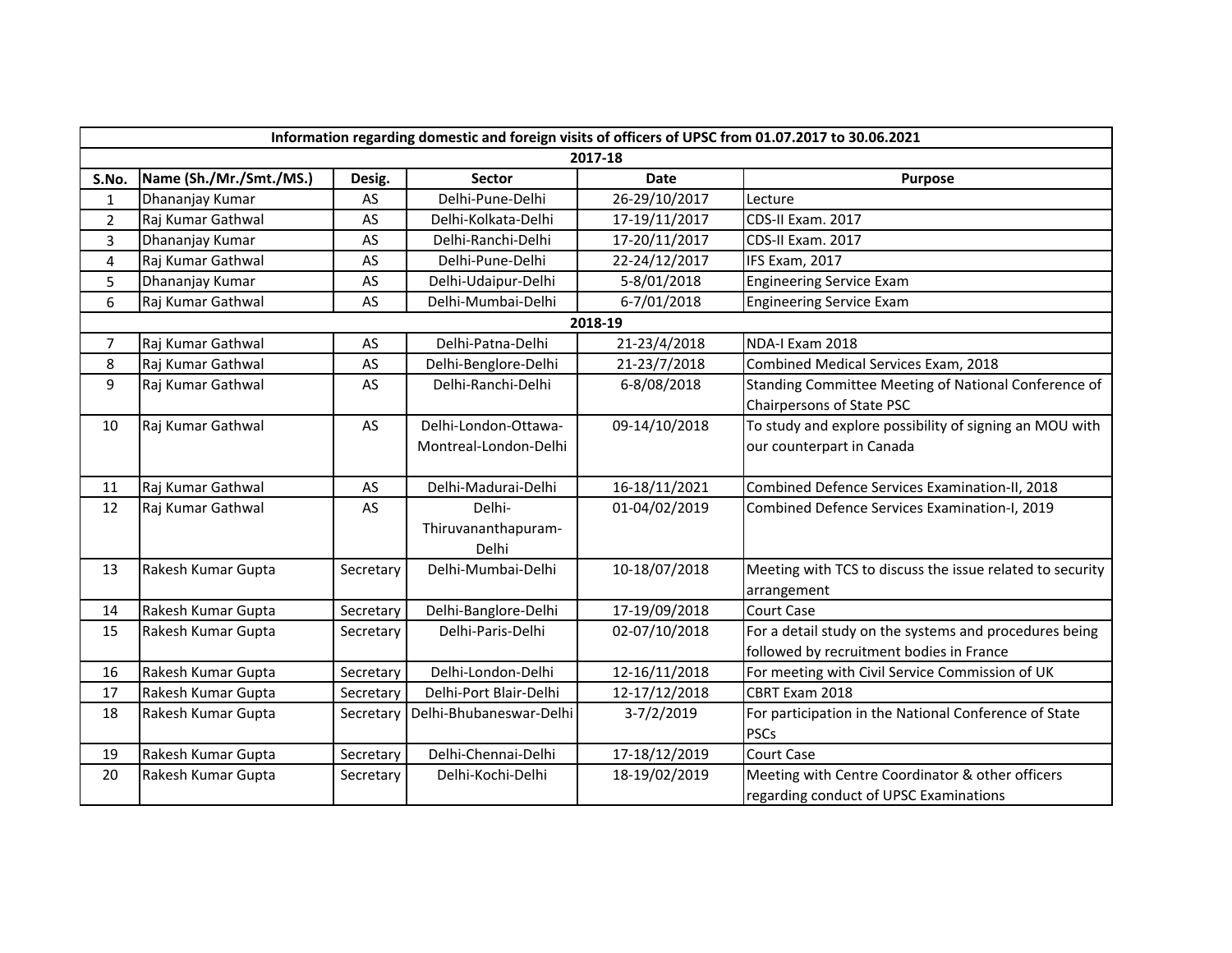| 21 | Rajeev Chandra Joshi | AS        | Delhi-London-Delhi       | 10-14/09/2018  | For pursuing short term Training Programme on<br>"Leadership and Strategic Thinking" at Cambridge |
|----|----------------------|-----------|--------------------------|----------------|---------------------------------------------------------------------------------------------------|
| 22 | Rajesh Kumar Sinha   | AS        | Delhi-Singapur-Delhi     |                | University,<br>80/10/2018 To 03/11/2014 For Meeting with Civil Service Commission Singapore       |
|    |                      |           |                          |                |                                                                                                   |
| 23 | Dhananjay Kumar      | AS        |                          | 01-05-/10/2018 | For "The Advance Strategy Programme" at University of                                             |
|    |                      |           | Delhi-Chicago-Delhi      |                | Chicago, USA                                                                                      |
| 24 | Dhananjay Kumar      | AS        |                          | 01-05-/12/2018 |                                                                                                   |
|    |                      |           | Delhi-Hyderabad-Delhi    |                | IFS (Main) Exam-2018                                                                              |
|    |                      |           |                          | 2019-20        |                                                                                                   |
| 25 | Raj Kumar Gathwal    | AS        | Delhi-Bangaluru-Delhi    | 20-22/07/2019  | CMS Exam-2019                                                                                     |
| 26 | Rakesh Kumar Gupta   | Secretary |                          | 20-22/04/2019  |                                                                                                   |
|    |                      |           | Delhi-Bangaluru-Delhi    |                | For oversee the arrangement of NDA & CS(P) Exam-2019                                              |
| 27 | Rakesh Kumar Gupta   | Secretary | Delhi-Mumbai-Delhi       | 16-17/05/2019  | <b>Court Case</b>                                                                                 |
| 28 | Rakesh Kumar Gupta   | Secretary |                          | 24-27/05/2019  |                                                                                                   |
|    |                      |           | Delhi-Chandigarh/Shimla- |                | For Meeting with Center Coordinators at Chandigarh and                                            |
|    |                      |           | Delhi                    |                | Shimla                                                                                            |
| 29 | Rakesh Kumar Gupta   | Secretary |                          | 16-17/07/2019  | For Court Case and Meeting With Chief Secretary, West                                             |
|    |                      |           | Delhi-Kolkata-Delhi      |                | Bengal                                                                                            |
| 30 | Rakesh Kumar Gupta   | Secretary |                          | 29-30/08/2019  | For Court Case and Meeting With Chief Secretary,                                                  |
|    |                      |           | Delhi-Hyderabad-Delhi    |                | Telangana                                                                                         |
| 31 | Rakesh Kumar Gupta   | Secretary |                          | 11-12/09/2019  |                                                                                                   |
|    |                      |           | Delhi-Hyderabad-Delhi    |                | <b>Court Case</b>                                                                                 |
| 32 | Rakesh Kumar Gupta   | Secretary | Delhi-Allahabad-Delhi    | 10-11/10/20198 | Court Case                                                                                        |
| 33 | Rakesh Kumar Gupta   | Secretary |                          | 13-14/11/2019  |                                                                                                   |
|    |                      |           | Delhi-Lucknow-Delhi      |                | For Court Case and Meeting with Chief Secretary, UP                                               |
| 34 | Rakesh Kumar Gupta   | Secretary |                          | 20-21/11/2019  | For Court Case and Meeting with Chief Secretary,                                                  |
|    |                      |           | Delhi-Jaipur-Delhi       |                | Rajasthan                                                                                         |
| 35 | Rakesh Kumar Gupta   | Secretary | Delhi-Jabalpur-Delhi     | 22-23/10/2019  | <b>Court Case</b>                                                                                 |
| 36 | Dhananjay Kumar      | AS        | Delhi-Patna-Delhi        | 19-22/04/2019  | NDA-I Exam 2019                                                                                   |
| 37 | Dhananjay Kumar      | AS        | Delhi-London-Delhi       | 13-24/05/2019  | For Cambridge International Study Programme                                                       |
| 38 | Dhananjay Kumar      | AS        | Delhi-Jaipur-Delhi       | 16-19/08/2019  | CAPF Exam-2019                                                                                    |
| 39 | Dhananjay Kumar      | AS        | Delhi-Tirupati-Delhi     | 16-18/11/2019  | NDA-II Exam-2019                                                                                  |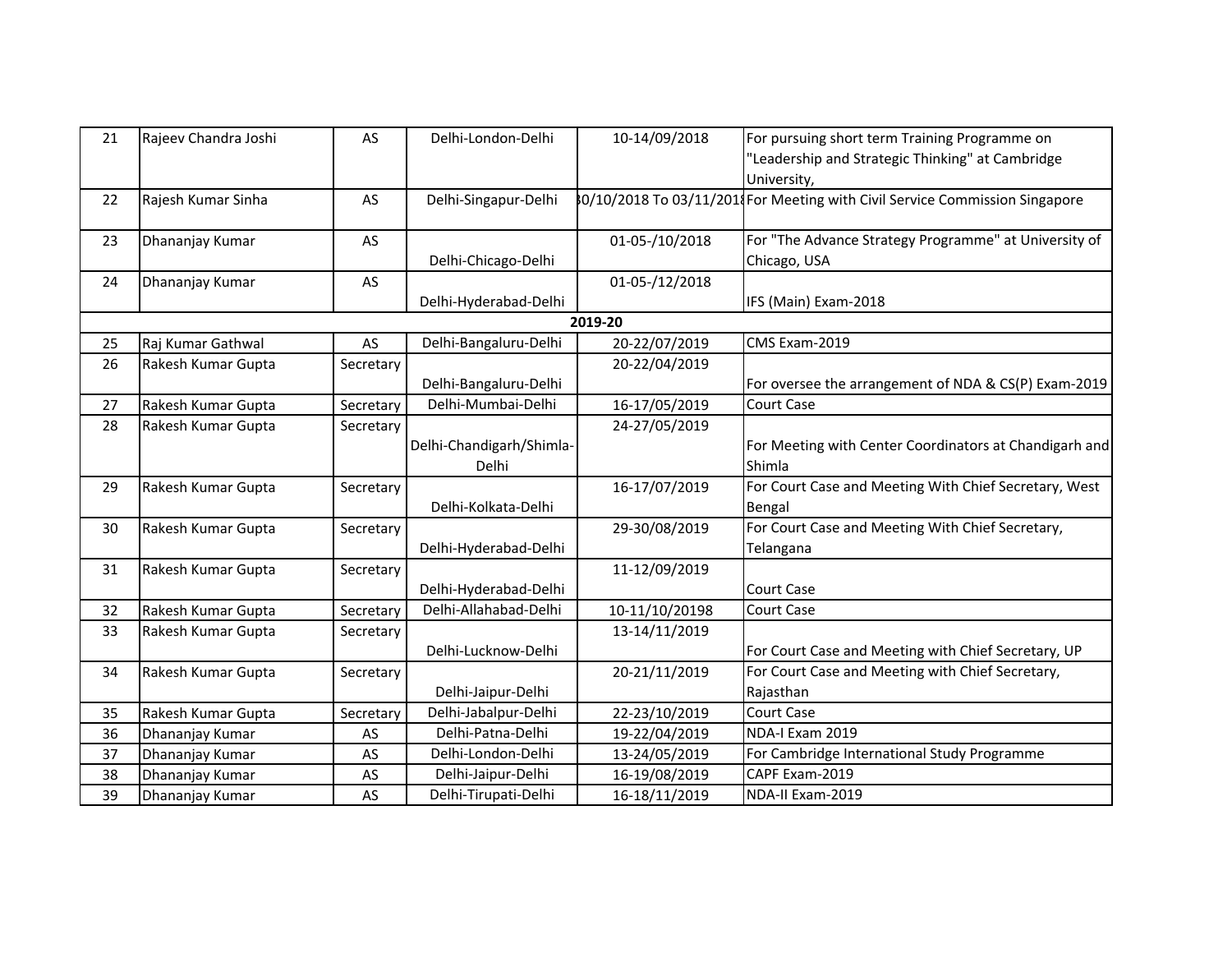| 40 | Dhananjay Kumar   | AS        | Delhi-Panaji-Delhi       | 31/01/20 to 03/02/20 | ICDS-I Exam-2020                                       |
|----|-------------------|-----------|--------------------------|----------------------|--------------------------------------------------------|
| 41 | Pushpendra Rajput | <b>AS</b> |                          | 24-27/05/2019        |                                                        |
|    |                   |           | Delhi-Chandigarh/Shimla- |                      | For Meeting with Center Coordinators at Chandigarh and |
|    |                   |           | Delhi                    |                      | Shimla                                                 |
| 42 | Pushpendra Raiput | AS        |                          | 06-10/01/2020        | For Training Programme on "Environmental Governance    |
|    |                   |           |                          |                      | in India, Administrative, Legislative and Judicial     |
|    |                   |           | Delhi-Benglore-Delhi     |                      | Perspective"                                           |
| 43 | Pushpendra Rajput | AS        |                          | 01-07/02/2020        | For Training Programme on " Leadership for 21st        |
|    |                   |           |                          |                      | Century Chaos Conflict and Courage" at JKF School,     |
|    |                   |           | Delhi-USA-Delhi          |                      | Harvard University, USA                                |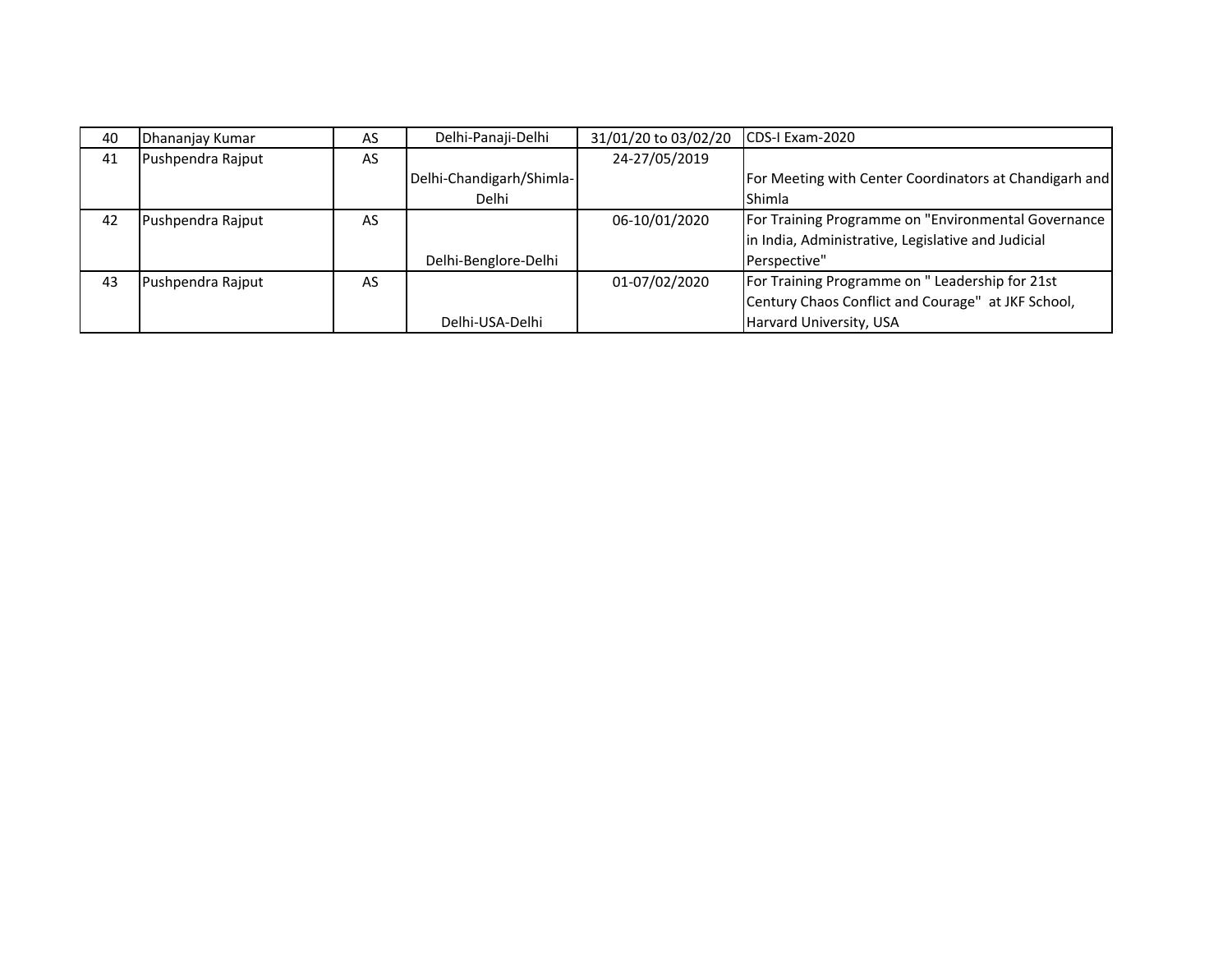## **Information Regarding domestic visits of officers of UPSC from 01.04.2013 to 31.03.2015**

| S.             | Name and Designation of the                                  | Place of visit | Purpose of visit                                                                                | Period of visit             | No. of       | Total     |
|----------------|--------------------------------------------------------------|----------------|-------------------------------------------------------------------------------------------------|-----------------------------|--------------|-----------|
| No.            | Officer                                                      |                |                                                                                                 |                             | People       | Rs.       |
| $\mathbf{1}$   | Shri R K Gupta<br><b>Additional Secretary</b>                | Pune           | Visit Maharashtra public Service<br>Commission to discuss their system of online<br>application | 30.05.2013 to 01.06.2013    |              | 39898/-   |
| $\overline{2}$ | Shri R K Gupta<br><b>Additional Secretary</b>                | Hyderabad      | Indian Engineering Service Examination                                                          | 27.06.2013 to 29.06.2013    | $\mathbf{1}$ | 68959/-   |
| 3              | Shri R K Gupta<br><b>Additional Secretary</b>                | Bangalore      | To reviewe scheme of Engineering Service<br>Examination                                         | 16.08.2013 to 17.08.2013    | $\mathbf{1}$ | 75706/-   |
| 4              | Shri R K Gupta<br><b>Additional Secretary</b>                | Jaipur         | Workshop on Indian Engineering Service<br><b>Examination 2013</b>                               | 05.09.2013 to 08.09.2013    | 1            | $1869/-$  |
| 5              | Shri R K Gupta<br><b>Additional Secretary</b>                | Ahmadabad      | Workshop on Indian Engineering Service<br><b>Examination 2013</b>                               | 03.10.2013 TO 04.10.2013    | $\mathbf{1}$ | 13802/-   |
| 6              | Smt.<br>Kutty,<br>Sanjeevanee<br><b>Additional Secretary</b> | Mumbai         | Matter related to CS (Main) 2013                                                                | 30.10.2013 to 31.10.10.2013 | $\mathbf{1}$ | $20549/-$ |
| $\overline{7}$ | R.K.<br>Shri<br>Additional<br>Gupta,<br>Secretary            | Mumbai         | Regarding Procurement of OMR sheet                                                              | 09.12.2013 to 09.12.2013    | $\mathbf{1}$ | $21259/-$ |
| 8              | Shri<br>R.K.<br>Additional<br>Gupta,<br>Secretary            | Lucknow        | Computer Base Recruitment test                                                                  | 04.01.2014 to 06.01.2014    | $\mathbf{1}$ | $16291/-$ |
| 9              | R.K.<br>Additional<br>Shri<br>Gupta,<br>Secretary            | Pune           | Workshop on ethics on Public governance                                                         | 19.01.2014 to 26.01.2014    | $\mathbf{1}$ | 18640/-   |
| 10             | R.K.<br>Additional<br>Shri<br>Gupta,<br>Secretary            | Guwahati       | Workshop of R. Natarajan Committee                                                              | 07.02.2014 to 08.02.2014    | $\mathbf{1}$ | $20140/-$ |
| 11             | Shri<br>R.K.<br>Additional<br>Gupta,<br>Secretary            | Bangalore      | Workshop on Engineering Service Exam                                                            | 16.02.2014 to 19.02.2014    | 1            | $22132/-$ |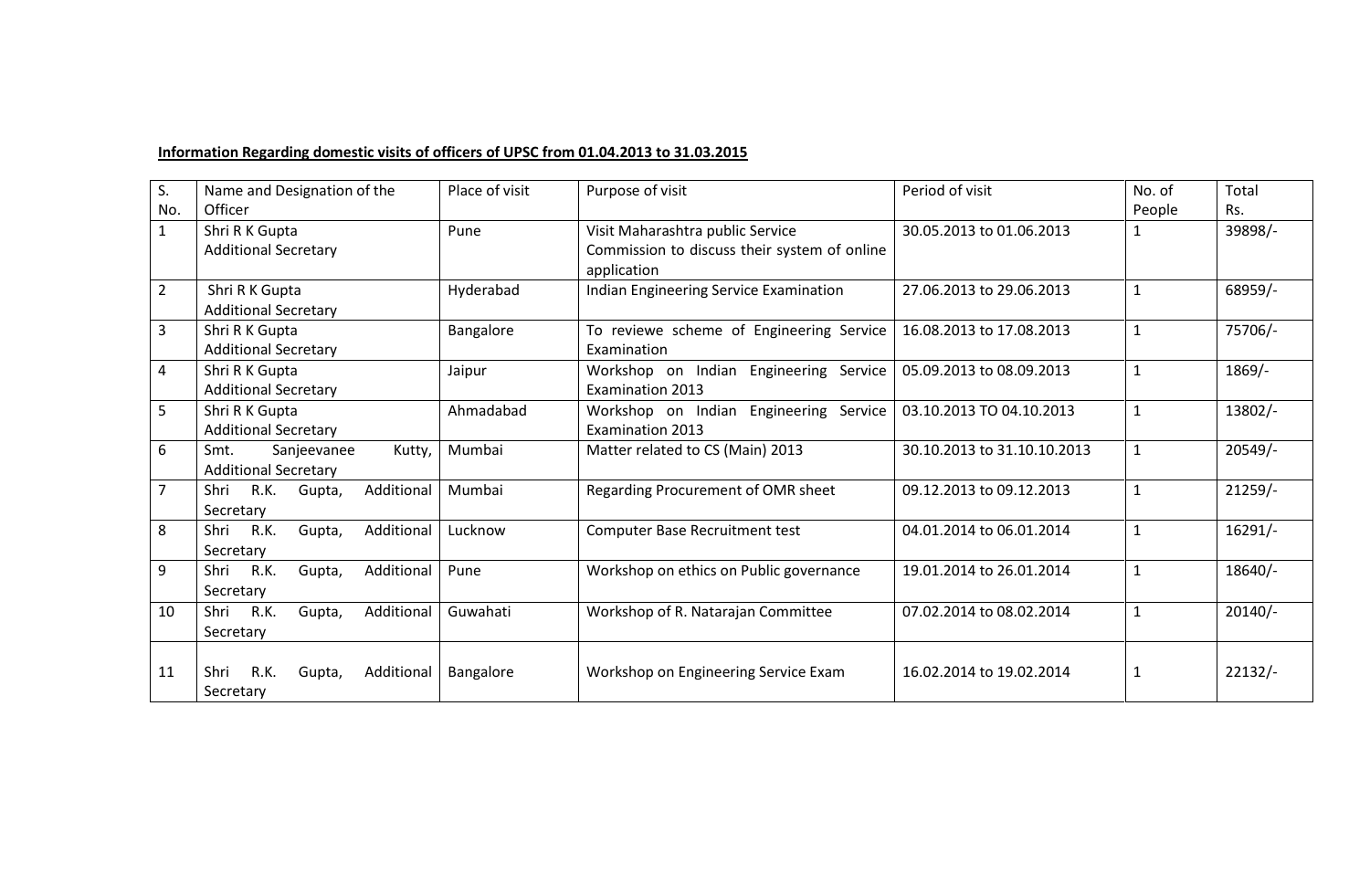| 12  | Shri      | R.K. | Gupta, | Additional | Chennai    | Procurement of OMR sheet            | 24.02.2014 to 25.02.2014 |  | $21682/-$ |
|-----|-----------|------|--------|------------|------------|-------------------------------------|--------------------------|--|-----------|
|     | Secretary |      |        |            |            |                                     |                          |  |           |
| 13  | Shri      | R.K. | Gupta, | Additional | Chandigarh | Conference of chairman's of PSCs    | 27.02.2014 to 02.03.2014 |  | 2287/     |
|     | Secretary |      |        |            |            |                                     |                          |  |           |
| 14  | Shri      | R.K. | Arora. | Additional | Chandigarh | Conference of chairman's of PSCs    | 27.02.2014 to 01.03.2014 |  | $6157/-$  |
|     | Secretary |      |        |            |            |                                     |                          |  |           |
| 15. | Shri      | R.K. | Arora. | Additional | Bangalore  | <b>High Power Committee Meeting</b> | 08.08.2014 to 09.08.2014 |  | $21016/-$ |
|     | Secretary |      |        |            |            |                                     |                          |  |           |
| 16  | Shri      | R.K. | Arora. | Additional | Jammu      | Arrangement of NDA Examination      | 22.09.2014 to 22.09.2014 |  | 9714/     |
|     | Secretary |      |        |            |            |                                     |                          |  |           |

## **Information regarding foreign visit of officers of UPSC from 01.04.2013 to 31.03.2015**

| Ms. Sanjeevanee Kutty, Additional | Mongolia & Hong | International conference on merit based Civil   $02.09.2013$ to 08.09.2013 |                          | 276955/- |
|-----------------------------------|-----------------|----------------------------------------------------------------------------|--------------------------|----------|
| Secretary                         | Kong            | Service                                                                    |                          |          |
| Sh R.K. Arora, Additional         | Sri Lanka       | 3 <sup>rd</sup> meeting of the Public Service Commission                   | 09.01.2014 to 13.01.2014 | 68062/-  |
| Secretary                         |                 | of the SAARC Member                                                        |                          |          |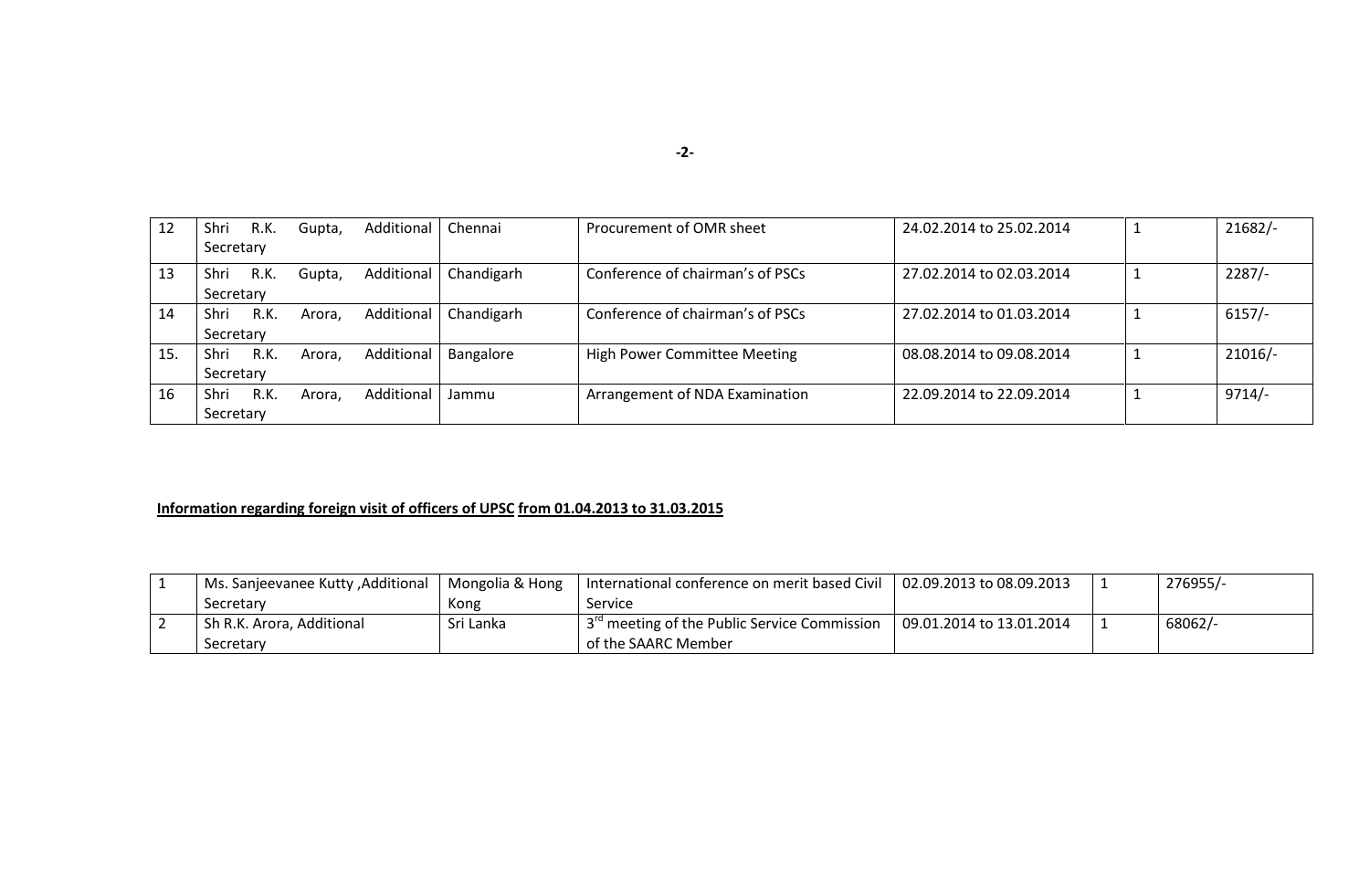#### **INFORMATION-REGARDING-DOMESTIC-VISITS-OF-OFFICERS-OF-UPSC-FROM-1.1.2012-TO-31.5.2012**

| S.No           | <b>Name and Designation</b><br>of the Officer | <b>Place of Visit</b> | <b>Purpose of visit</b>                                              | Period of<br><b>Visit</b> | No. of people<br>included in the | Total cost of<br>the visit |
|----------------|-----------------------------------------------|-----------------------|----------------------------------------------------------------------|---------------------------|----------------------------------|----------------------------|
|                |                                               |                       |                                                                      |                           | delegation                       | (Rs)                       |
| $\mathbf{1}$   | Sh. A. Bhattacharyya                          | Kolkata               | "Use<br>of<br>Information<br>Workshop<br>on                          | 12.1.12 to                | $\overline{2}$                   | 14332.00                   |
|                | Secretary                                     |                       | Technology organized by West Bengal Public                           | 16.1.12                   |                                  |                            |
|                |                                               |                       | <b>Service Commission</b>                                            |                           |                                  |                            |
| $\overline{2}$ | Sh. R.K. Gupta                                | Kolkata               | $-do-$                                                               | 12.1.12 to                | $\overline{2}$                   | 56388.00                   |
|                | Addl. Secretary                               |                       |                                                                      | 14.1.12                   |                                  |                            |
| 3              | Sh. A. Bhattacharya                           | Chennai               |                                                                      | 17.1.12 to                | $\mathbf{1}$                     | 63473.00                   |
|                | Secretary                                     |                       |                                                                      | 18.1.12                   |                                  |                            |
| $\overline{4}$ | Sh. A.K. Bhattacharyya                        | Ajmer                 | "14 <sup>th</sup> National Conference & Chairpersons of              |                           | $\mathbf{1}$                     | 1790.00                    |
|                | Secretary                                     |                       | <b>State PSCs</b>                                                    |                           |                                  |                            |
| 5              | $-do-$                                        | Ahmedabad             | "Fixation of venues of Civil Services (P)                            | 29.2.12 to                | $\mathbf{1}$                     | 37420.00                   |
|                |                                               |                       | Examination 2012"                                                    | 1.3.12                    |                                  |                            |
| 6              | $-do-$                                        | Chennai               | Meeting with Nodal Counsels/Advocates                                | 6.4.12<br>to              | $\mathbf{1}$                     | 68408.00                   |
|                |                                               |                       | defending UPSC                                                       | 8.4.12                    |                                  |                            |
| $\overline{7}$ | Sh. R.K. Gupta                                | Guwahati              | <b>Selection Committee Meeting</b>                                   | 9.5.12<br>to              | $\mathbf{1}$                     | 52562.00                   |
|                | Addl. Secretary                               |                       |                                                                      | 10.5.12                   |                                  |                            |
| 8              | Sh. R.K. Gupta                                | Pune                  | 5 <sup>th</sup> meeting/3 <sup>rd</sup> consultative Workshop of Pro | 22.5.12 to                | $\mathbf{1}$                     | 59225.00                   |
|                | Addl. Secretary                               |                       | Nigavekar Committee                                                  | 24.5.12                   |                                  |                            |
| 9              | Sh. R.K. Gupta                                | Bangalore             | 4 <sup>th</sup> Zonal Workshop of NIgavekar Committee                | 31.5.12 to                | $\mathbf{1}$                     | 68316.00                   |
|                | Addl. Secretary                               |                       | to review the existing system of Civil Service                       | 3.6.12                    |                                  |                            |
| 10             | Ms. Sanjeevanee Kutty                         | Mumbai                | Discussion with the Collector Mumbai-                                | 14.8.12                   | $\mathbf{1}$                     | 63680.00                   |
|                | <b>Additional Secretary</b>                   |                       | Finalizing venue for PPFO-RT<br>and CPF                              |                           |                                  |                            |
|                |                                               |                       | Examination-2012                                                     |                           |                                  |                            |
| 11             | -do-                                          | Mysore                | IAS officer Training                                                 |                           | $\mathbf{1}$                     | 2960.00                    |
|                |                                               |                       |                                                                      |                           |                                  |                            |
|                |                                               |                       |                                                                      |                           |                                  |                            |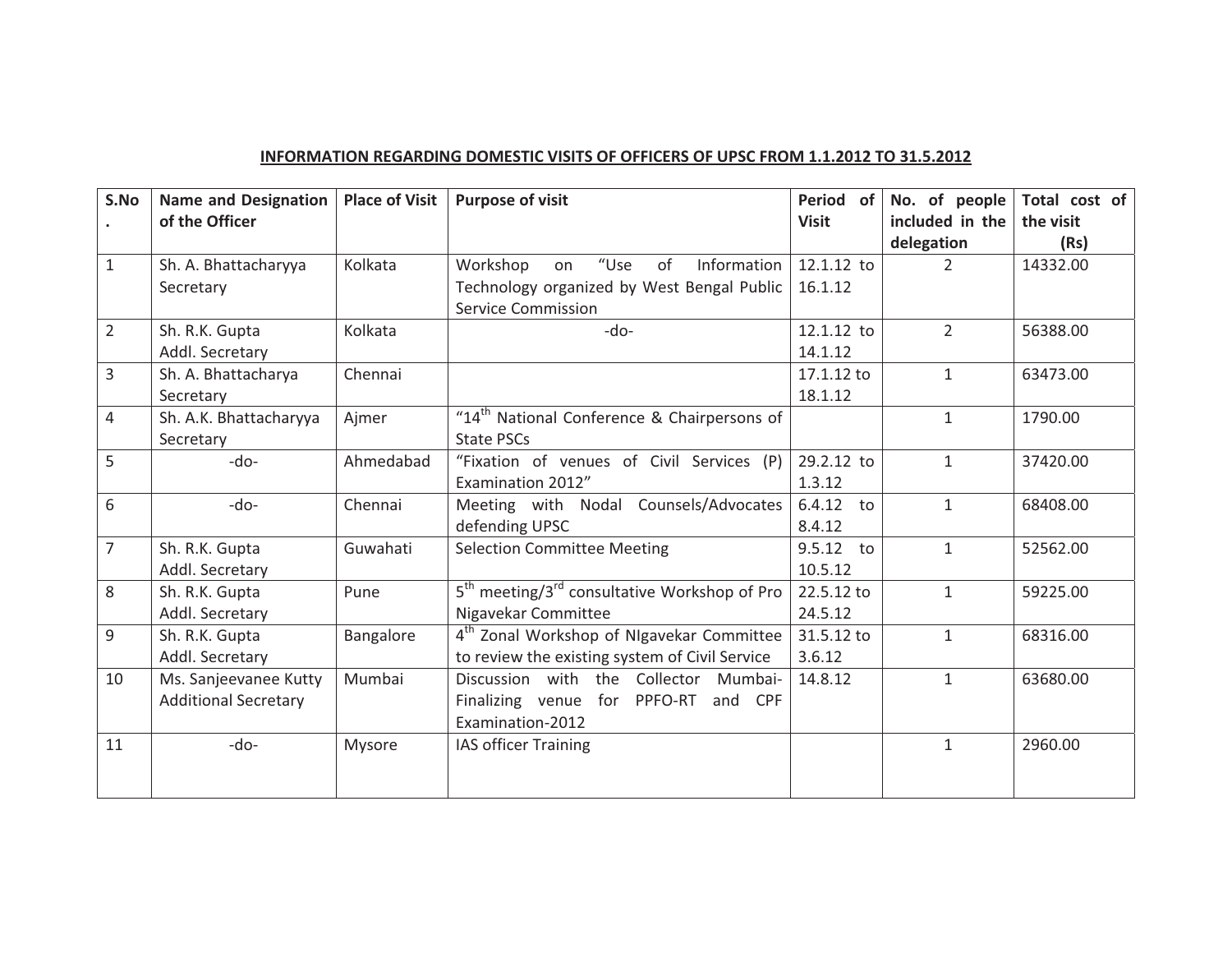| 12 | Sh. A. Bhattacharyya | Patna   | Meeting with Counsels of Patna High Court   26.12.12           |            | 49577.00 |
|----|----------------------|---------|----------------------------------------------------------------|------------|----------|
|    | Secretary            |         | and CAT Patna Bench                                            | to         |          |
|    |                      |         |                                                                | 29.12.12   |          |
| 13 | Sh. A. Bhattacharyya | Patna   | connection<br>with National $ 7-2-13$ to<br>Meeting in         |            | 51833.00 |
|    | Secretary            |         | Conference and Chairman of State Public   11-2-13              |            |          |
|    |                      |         | Service Commission                                             |            |          |
| 14 | Sh. R.K. Gupta       | Patna   | Participation in $15^{th}$ National Conference of $ 7-2-13$ to |            | 54869.00 |
|    | Addl. Secretary      |         | Chairpersons of State Public Service 11-2-13                   |            |          |
|    |                      |         | Commission                                                     |            |          |
| 15 | -do-                 | Chennai | To oversee the conduct of CDS Exam-I(2013)                     | 15.2.13 to | 75874.00 |
|    |                      |         | to be held on 17/02/2013                                       | 17.2.13    |          |

#### .**-INFORMATION-REGARDING-FOREIGN-VISITS-OF-OFFICERS-OF-UPSC-FROM-1.1.2012-TO-31.5.2012**

| S.No. | Name and Designation   Place of Visit |            | <b>Purpose of visit</b>                                           | Period       | of $\vert$ No. of people $\vert$ Total cost of $\vert$ |           |
|-------|---------------------------------------|------------|-------------------------------------------------------------------|--------------|--------------------------------------------------------|-----------|
|       | of the Officer                        |            |                                                                   | <b>Visit</b> | included in the $\vert$ the visit                      |           |
|       |                                       |            |                                                                   |              | delegation                                             | (Rs)      |
|       | Sh. A. Bhattacharyya                  | Islamabad  | To attend $2^{nd}$ meeting of Chiefs of Public/Civil   3.12.12 to |              |                                                        | 106587.00 |
|       | Secretary                             | (Pakistan) | Service Commission of the SAARC Member 6.12.122                   |              |                                                        |           |
|       |                                       |            | countries                                                         |              |                                                        |           |
|       | Ms. Sanjeevanee Kutty                 | Washington | Short Term training Course "Public Sector   3.12.12 to            |              |                                                        | 28188.00  |
|       | <b>Additional Secretary</b>           | (USA)      | Manger & Governance                                               | 14.12.12     |                                                        |           |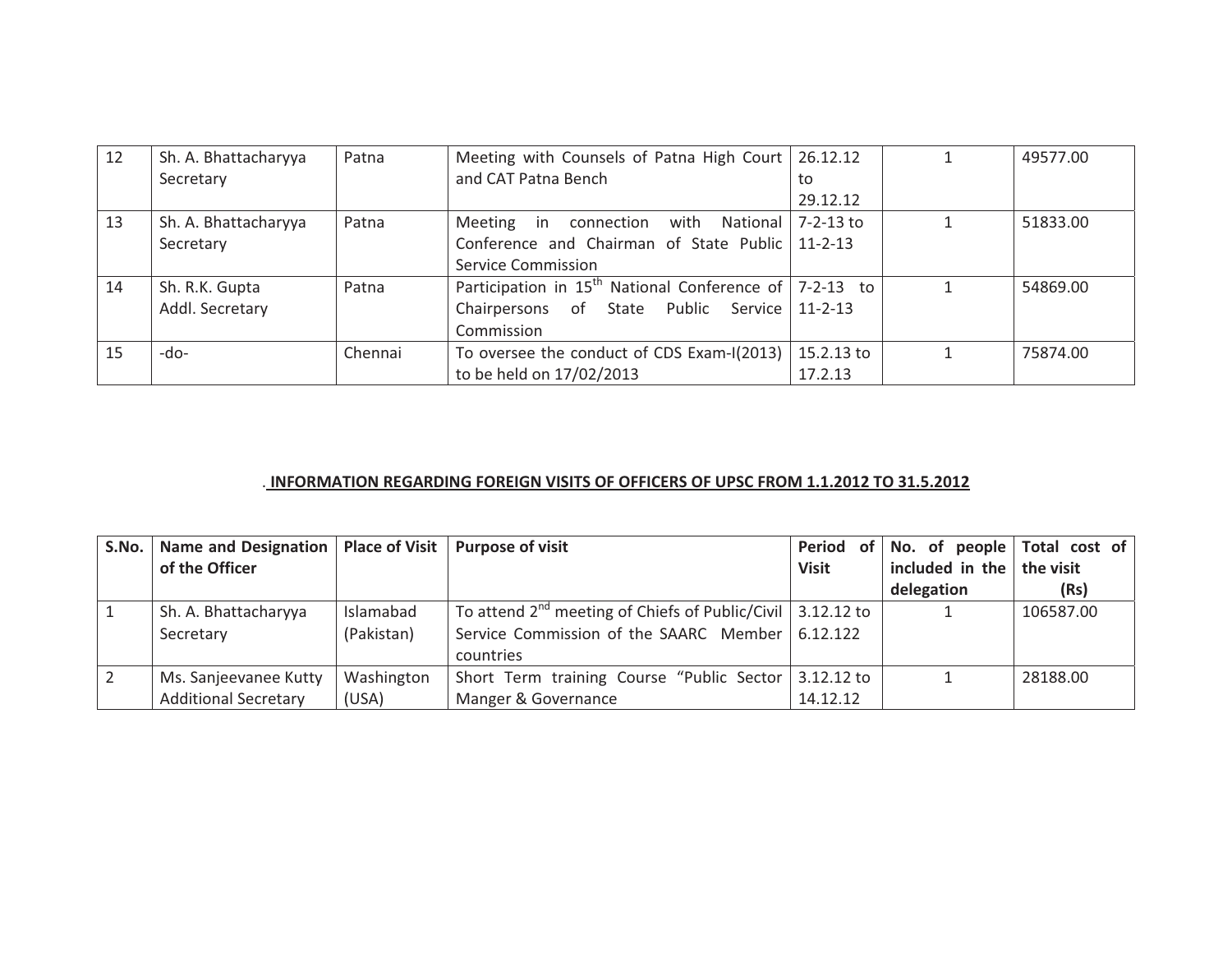# **Information regarding domestic visits of officers of UPSC from 01.04.2015 to 30.06.2016**

| S.No. | Name and              | Place of  | <b>Purpose of visit</b>           | <b>Period of visit</b> | No. of | Total |
|-------|-----------------------|-----------|-----------------------------------|------------------------|--------|-------|
|       | <b>Designation of</b> | visit     |                                   |                        | people | Rs.   |
|       | the Officer           |           |                                   |                        |        |       |
|       | Shri M.P.             | Dehradun  | Expert Committee visit at         | 15.11.2015 to          | 1      | 25361 |
|       | Tangirala, AS         |           | LBSNAA, Mussoorie                 | 17.11.2015             |        |       |
| 2.    | Shri M.P.             | Hyderabad | 7 <sup>th</sup> Meeting of Expert | 02.02.2016 to          | 1      | 48967 |
|       | Tangirala, AS         |           | Committee at SVPNPA,              | 05.02.2016             |        |       |
|       |                       |           | Hyderabad                         |                        |        |       |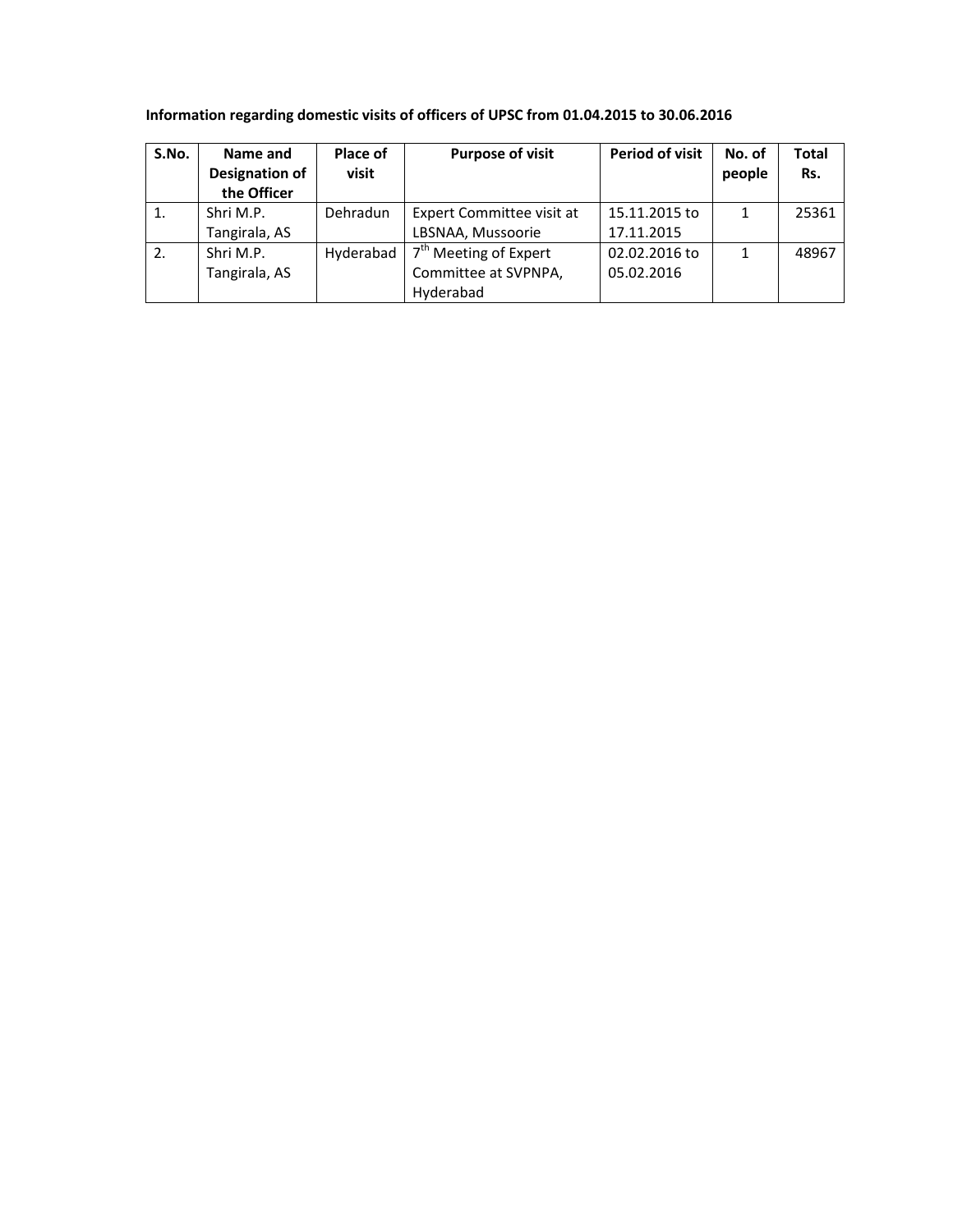# **Information regarding domestic and foreign visits of officers of UPSC from 01.04.2015 to 31.12.2016:**

| S.<br>No. | <b>Name and Designation of</b><br>the Officer | <b>Place of visit</b> | <b>Purpose of visit</b>                                                | <b>Period of visit</b>      | No. of<br><b>Officers</b> | <b>Total</b><br>Rs. |
|-----------|-----------------------------------------------|-----------------------|------------------------------------------------------------------------|-----------------------------|---------------------------|---------------------|
|           | Shri M.P. Tangirala, AS                       | Dehradun              | <b>Expert Committee visit at</b><br>LBSNAA, Mussoorie                  | 15.11.2015 to<br>17.11.2015 |                           | 25361               |
| 2.        | Shri M.P. Tangirala, AS                       | Hyderabad             | 7 <sup>th</sup> Meeting of Expert<br>Committee at SVPNPA,<br>Hyderabad | 02.02.2016 to<br>05.02.2016 |                           | 48967               |